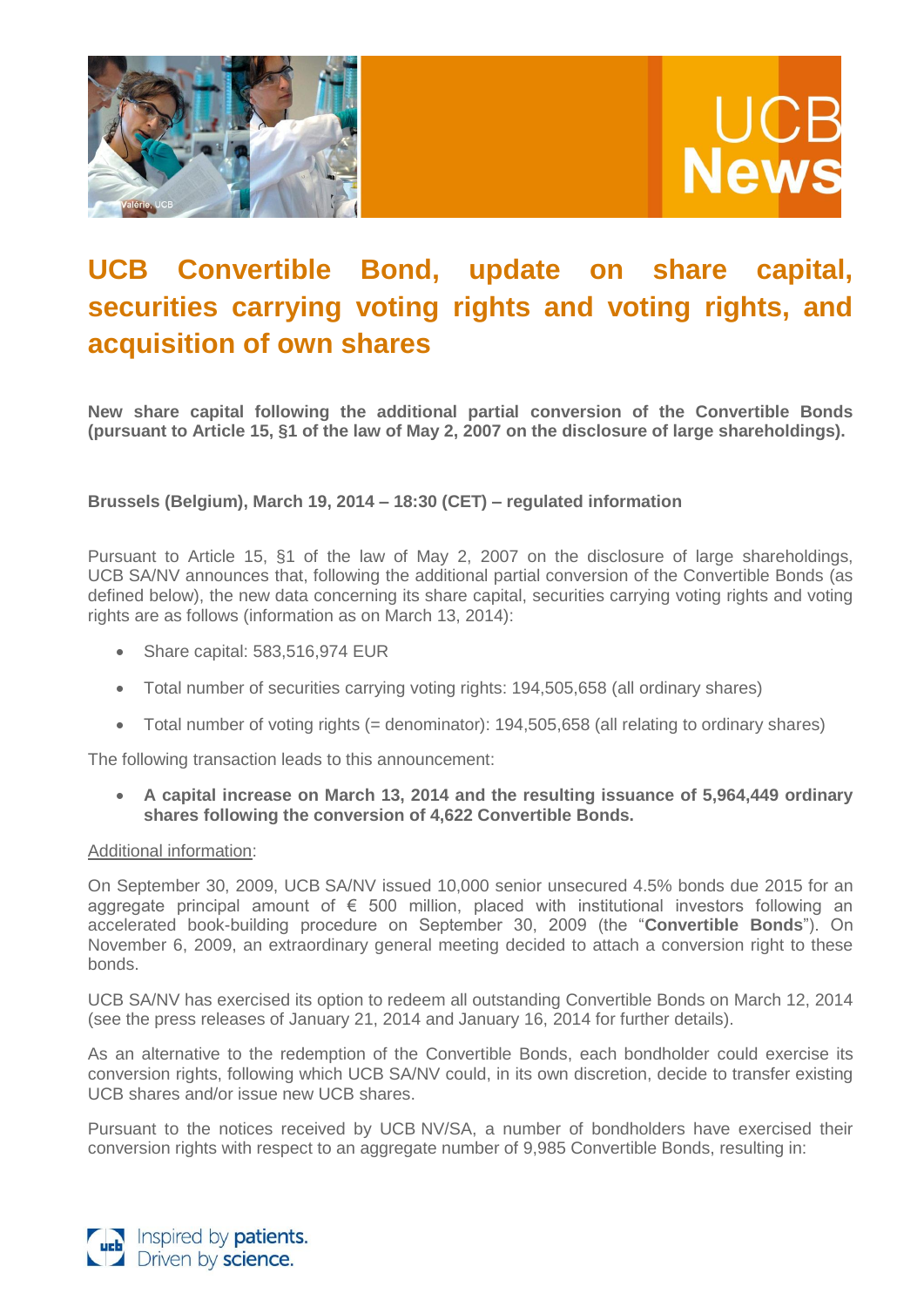

- a) two capital increases for an aggregate amount of  $\epsilon$  33,235,518 in capital and € 396,012,275 in issuance premium, and the resulting issuance of an aggregate number of 11,078,506 new UCB shares:
	- (i) a capital increase of February 27, 2014 (see the press release of February 27, 2014) following the conversion of 3,963 Convertible Bonds, and the resulting issuance of 5,114,057 new UCB shares; and
	- (ii) a capital increase of March 13, 2014 following the conversion of 4,622 Convertible Bonds, and the resulting issuance of 5,964,449 new UCB shares;
- b) the delivery of 1,806,638 existing UCB shares to UCB SA/NV's wholly owned subsidiary UCB Lux S.A. following the conversion of 1,400 Convertible Bonds (see below).

The remaining 15 Convertible Bonds, with an aggregate nominal value of  $\epsilon$  750,000, were not converted but redeemed on March 12, 2014 at par together with interest accrued to that date.

As per March 19, 2014, UCB SA/NV no longer has any convertible bonds outstanding.

\*\*\*

In application of article 207 of the Royal Decree executing the Companies Code, UCB SA/NV announces that:

- (i) UCB SA/NV's wholly owned subsidiary UCB Lux S.A. acquired 1,806,638 existing UCB shares following the conversion of 1,400 Convertible Bonds (on April 26, 2012, UCB Lux S.A. had purchased an amount of €70 million nominal of the Convertible Bonds (as defined above)).
- (ii) On March 17, 2014, UCB SA/NV acquired 1,806,638 UCB shares OTC from UCB Lux S.A. for settlement on March 20, 2014 at a price of € 58.0439 per share. The highest independent bid price on Euronext Brussels on March 17, 2014, was € 58.39.

Following these transactions, and already taking into account the acquisition of 1,806,638 UCB shares from UCB Lux S.A. (settlement on 20 March 2014), UCB SA/NV owns, on March 19 2014, 2,125,411 UCB shares, which represent 1.09% of the total number of shares issued by the company (194,505,658).

\*\*\*

An updated overview of the UCB SA/NV large shareholdings is included in the corporate governance charter of UCB SA/NV, which is published on UCB [SA/NV's website.](http://www.ucb.com/investors/Governance/Principles-codes-and-guidelines)

## **For further information**

- Antje Witte, Investor Relations UCB
- T +32.2.559.9414, antje.witte@ucb.com Alexandra Deschner, Investor Relations, UCB
- T +32 2 559 9683, alexandra.deschner@ucb.com
- France Nivelle, Global Communications UCB
- T +32.2.559.9178, france.nivelle@ucb.com
- Laurent Schots, Media Relations, UCB T +32.2.559.9264, laurent.schots@ucb.com

**UCB News**